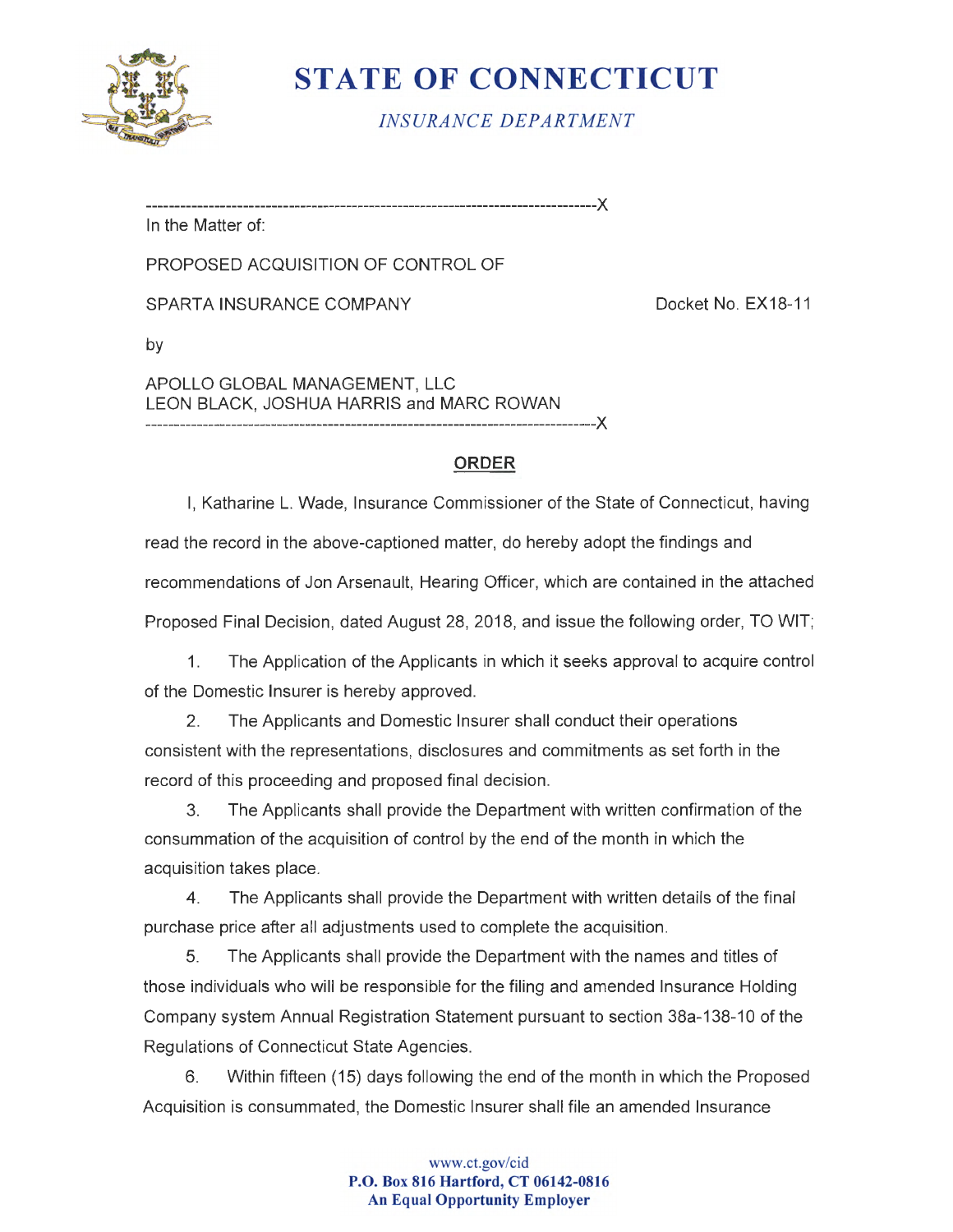Holding Company System Annual Registration Statement pursuant to section 38a-138- 10 of the Regulations of Connecticut State Agencies.

7. For the two (2) year period following the consummation of the Proposed Acquisition, prior approval of the Commissioner will be required with respect to any dividends paid by the Domestic Insurer.

8. Within thirty (30) days following the end of the month in which the Proposed Acquisition is consummated, the Applicants shall request that the Commissioner waive the requirements set forth in General Statutes § 38a-136 (i) (1) with respect to the Domestic Insurer undergoing a financial examination and a market conduct examination within thirty (30) days following the Proposed Acquisition.

9. The Domestic Insurer, through its subsidiary CUSIS, shall maintain the equivalent of at least twenty-four (24) full-time employees located in Connecticut for at least four (4) years following the consummation of the Proposed Acquisition.

10. The Domestic Insurer shall, at all times, maintain its books and records in Connecticut pursuant to General Statutes § 38a-57 unless otherwise approved by the Commissioner.

11. If the Proposed Acquisition is not Consummated within three (3) months of the date of this Order and the Applicants intend to consummate the Proposed Acquisition, the Applicants shall submit to the Commissioner a statement, which shall include (i) the reason for the Applicants inability to consummate the Proposed Acquisition; (ii) any material changes in the information contained in the Application; and (iii) the current financial statements of the Applicants and the Domestic Insurer.

12. The Applicants shall pay any expenses incurred by the Commissioner in connection with the Department's review of the Application pursuant to General Statutes § 38a-132 (c).

Dated at Hartford, Connecticut, this 28th day of August, 2018.

Wrig

Katharine L. Wade Insurance Commissioner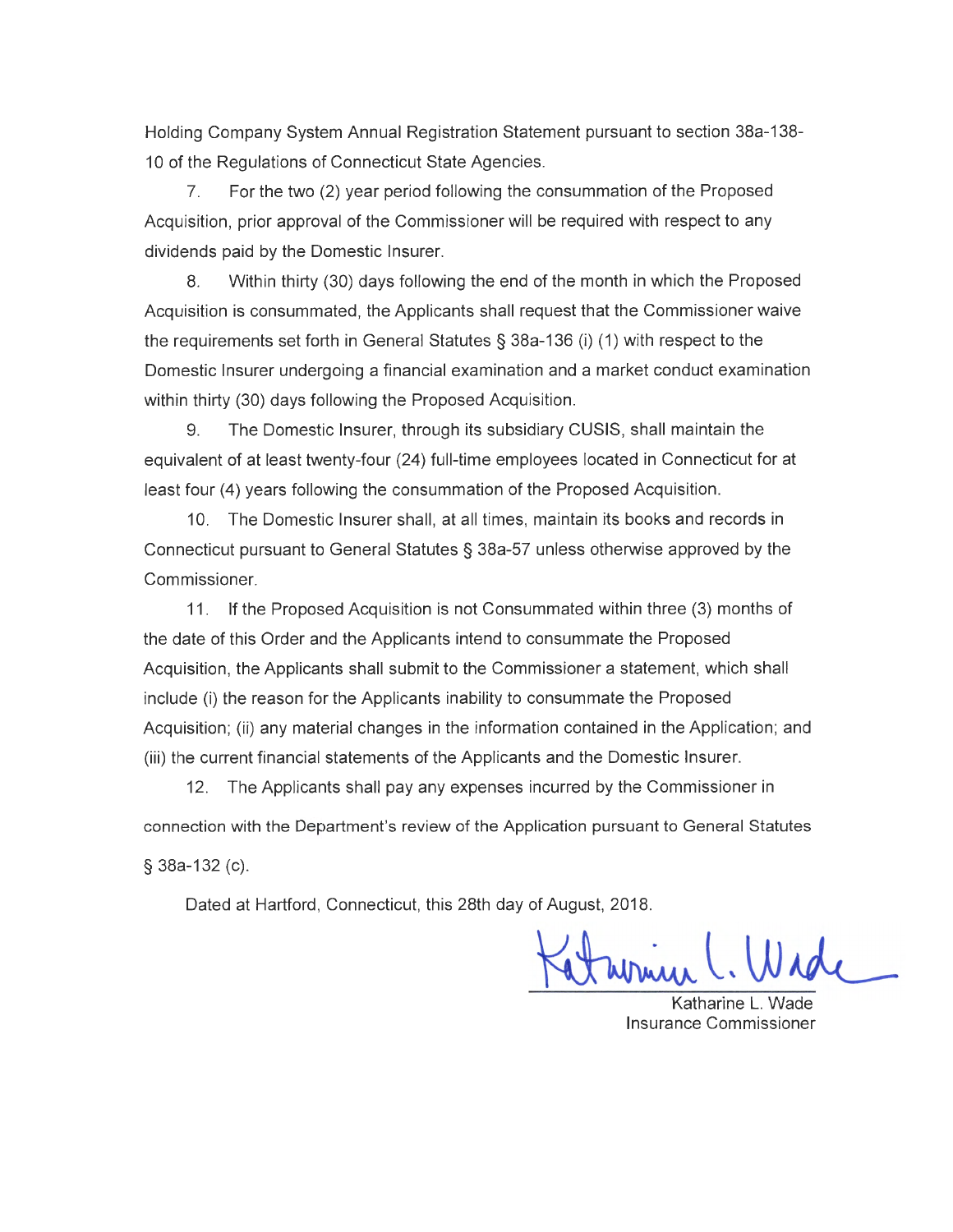

**STATE OF CONNECTICUT**  *INSURANCE DEPARTMENT* 

--------------------------------------------------------------------------->< In the Matter of: PROPOSED ACQUISITION OF CONTROL OF SPARTA INSURANCE COMPANY DELAY RESERVE TO Docket No. EX 18-11 by APOLLO GLOBAL MANAGEMENT, LLC LEON BLACK, JOSHUA HARRIS and MARC ROWAN

---------------------------------------------------------------------------><

# **PROPOSED FINAL DECISION**

# I. **INTRODUCTION**

Apollo Global Management, LLC, Leon Black, Joshua Harris and Marc Rowan (collectively, "Applicants") seek the approval of the Insurance Commissioner of the State of Connecticut for the proposed acquisition of control ("Proposed Acquisition") of Sparta Insurance Company, a Connecticut domestic insurer, ("Domestic Insurer") pursuant to an Amended and Restated Form A dated July 13, 2018 ("Application") filed with the Connecticut Insurance Department ("Department") in accordance with General Statutes§ 38a-130 and § 38a-138-6 of the Regulations of Connecticut State Agencies. The Domestic Insurer is an indirect, wholly owned subsidiary of Catalina Holdings (Bermuda) Ltd. ("Catalina"), a Bermuda exempted company.

The Proposed Acquisition will be effected pursuant to the terms of the Agreement for the Sale and Purchase of Catalina Holdings (Bermuda) Ltd . dated as of October 10, 2017 ("Purchase Agreement"), by and among the Selling Shareholders (as that term is described in the Application) and Avalon Acquisition , LLC, a Cayman Islands limited liability company which was organized as a special purpose vehicle to enter into the Purchase Agreement.

The Insurance Commissioner ("Commissioner"), is required by General Statutes § 38a-132 and § 38a-138-6 of the Regulations of Connecticut State Agencies to hold a public hearing on the Proposed Acquisition of the Domestic Insurer within thirty (30)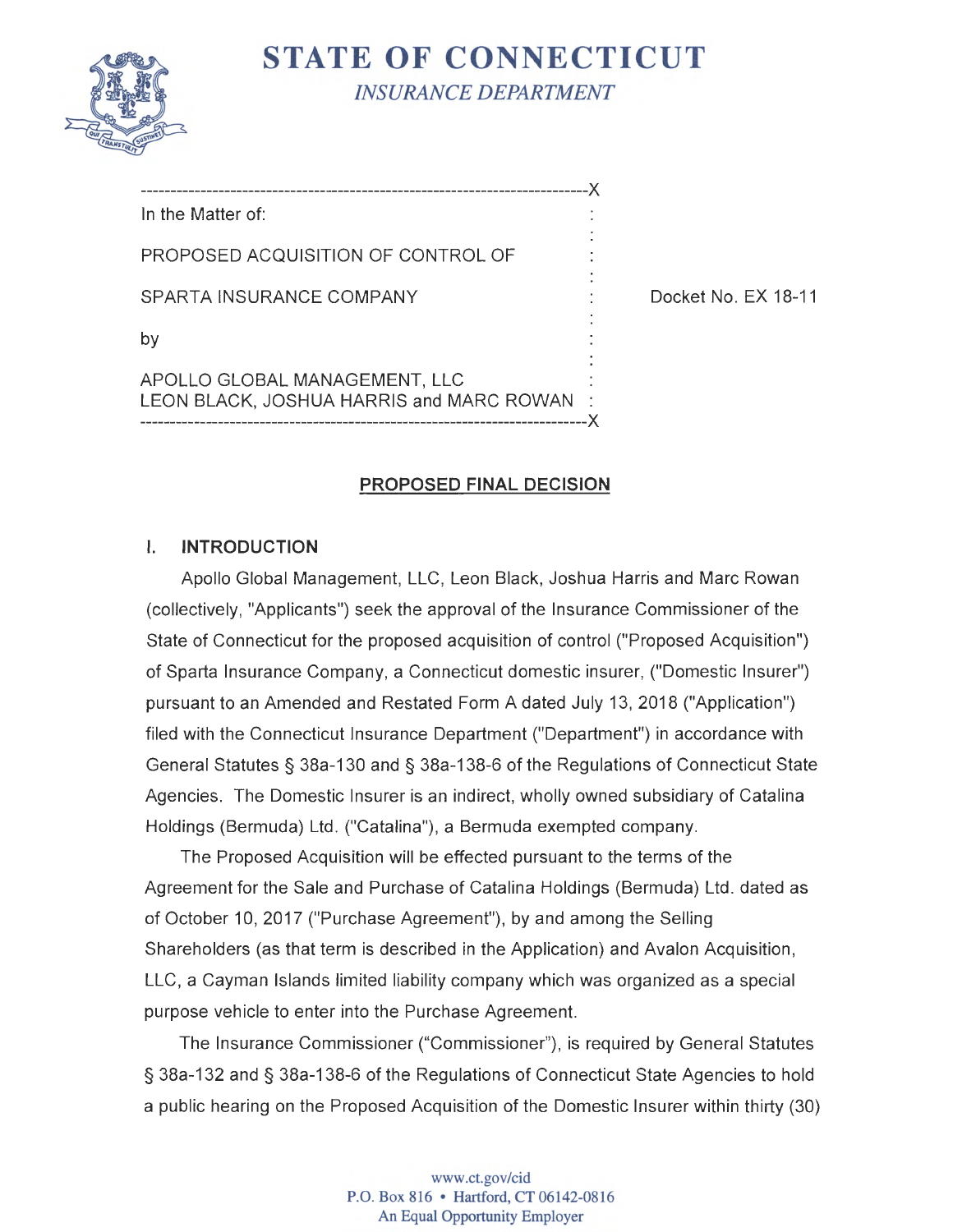days after the Commissioner determines that the Application is complete in all respects. In this regard, the Department staff reviewed the original Form A dated February 20, 2018 and thereafter requested the Applicants to file supplemental information . On July 13, 2018, the Applicants filed an Amended and Restated Form A, the Application, with the Department which amends and restates portions of the original Form A text and also includes certain new and revised exhibits.

Based on a determination that the Application was substantially complete, the Commissioner issued a notice of public hearing dated July 13, 2018, in which she ordered that the public hearing be held on August 7, 2018 concerning the application for approval of the Proposed Acquisition of the Domestic Insurer. The hearing notice was subsequently published in The Hartford Courant, once a week for two consecutive weeks. The notice of hearing was also filed by the Department with the Office of the Secretary of State on July 18, 2018 and was published on the Department's internet website. In accordance with § 38a-8-48 of the Regulations of Connecticut State Agencies , the Applicants and the Domestic Insurer were designated as parties to this proceeding.

On July 20, 2018, the Commissioner appointed the undersigned to serve as Hearing Officer in this proceeding.

On August 7, 2018, the public hearing on the Proposed Acquisition of the Domestic Insurer was held before the undersigned.

William D. Goddard, Esq. and Elizabeth P. Retersdorf, Esq. of Day Pitney, LLP, represented Apollo Global Management, LLC . Marc Rowan and Alexander Humphreys, Partner with Apollo Management International, LLP, a subsidiary of Apollo Global Management, LLC, testified at the public hearing on behalf of the Applicants.

Stephen Eisenmann, President and Chief Claims Officer for the Domestic Insurer, testified at the public hearing on behalf of the Domestic Insurer.

The following Department staff participated in the public hearing: Kathy Belfi, Director of Financial Regulation; Joan Nakano, Insurance Supervising Examiner; and Jared Kosky, Esq., Counsel to the Insurance Department.

Pursuant to the published hearing notice, the public was given an opportunity to speak at the hearing or to submit written comments on the Application with respect to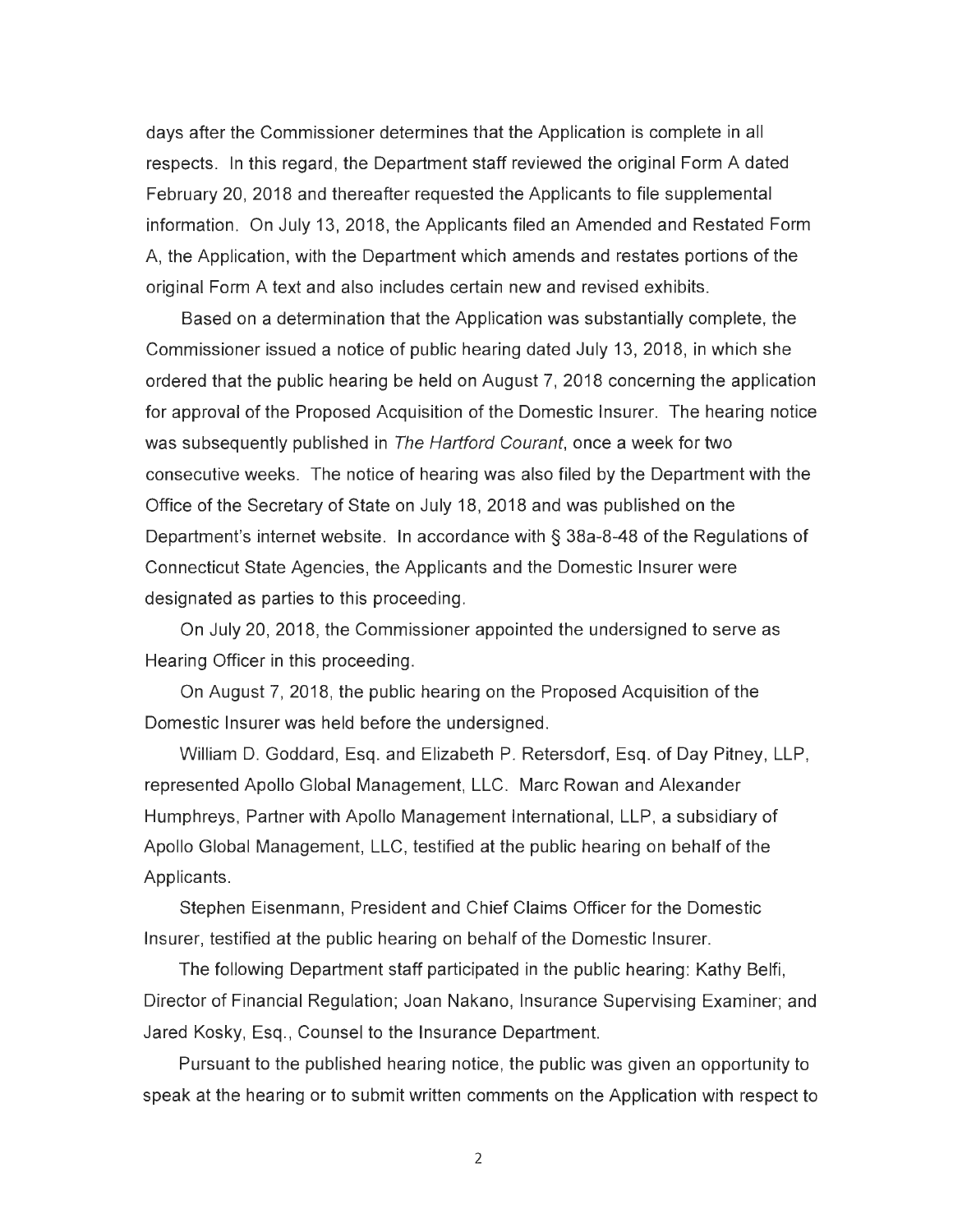the issues to be considered by the Commissioner. No oral or written comments on the Application were received.

## II. **FINDINGS OF FACT**

After reviewing the exhibits entered into record of this proceeding, and based on the written and oral testimony of the witnesses, the undersigned makes the following findings of facts:

- 1. Apollo Global Management, LLC ("AGM") is a publicly traded Delaware limited liability company originally founded in 1990 with a business address of 9 West 57th Street, 43rd Floor, New York, NY 10019. It operates as a global alternative investment manager, raising , investing and managing private equity, credit and real estate funds , with significant distressed investment expertise.
- 2. Leon Black is the Chairman of the Board, Chief Executive Officer and a Director of AGM with a business address of 9 West 57th Street, 43rd Floor, New York, NY 10019. Mr. Black co-founded AGM, together with its predecessors and their respective subsidiaries and affiliates ("Apollo"), in 1990 to manage investment capital on behalf of a group of institutional investors, focusing on corporate restructuring, leveraged buyouts and taking minority positions in growth-oriented companies.
- 3. Joshua Harris is a Senior Managing Director and a Director of AGM with a business address of 9 West 57th Street, 43rd Floor, New York, NY 10019, and co-founded Apollo in 1990.
- 4. Marc Rowan is a Senior Managing Director and a Director of AGM with a business address of 9 West 57th Street, 43rd Floor, New York, NY 10019, and co-founded Apollo in 1990.
- 5. The Domestic Insurer is a Connecticut-domiciled property and casualty insurer with a business address of 5 Batterson Park Road, 3rd Floor, Farmington, CT 06032. The Domestic Insurer is an indirect, wholly owned subsidiary of Catalina, a Bermuda exempted company. The Domestic Insurer is in the business of run-off and is no longer writing new business.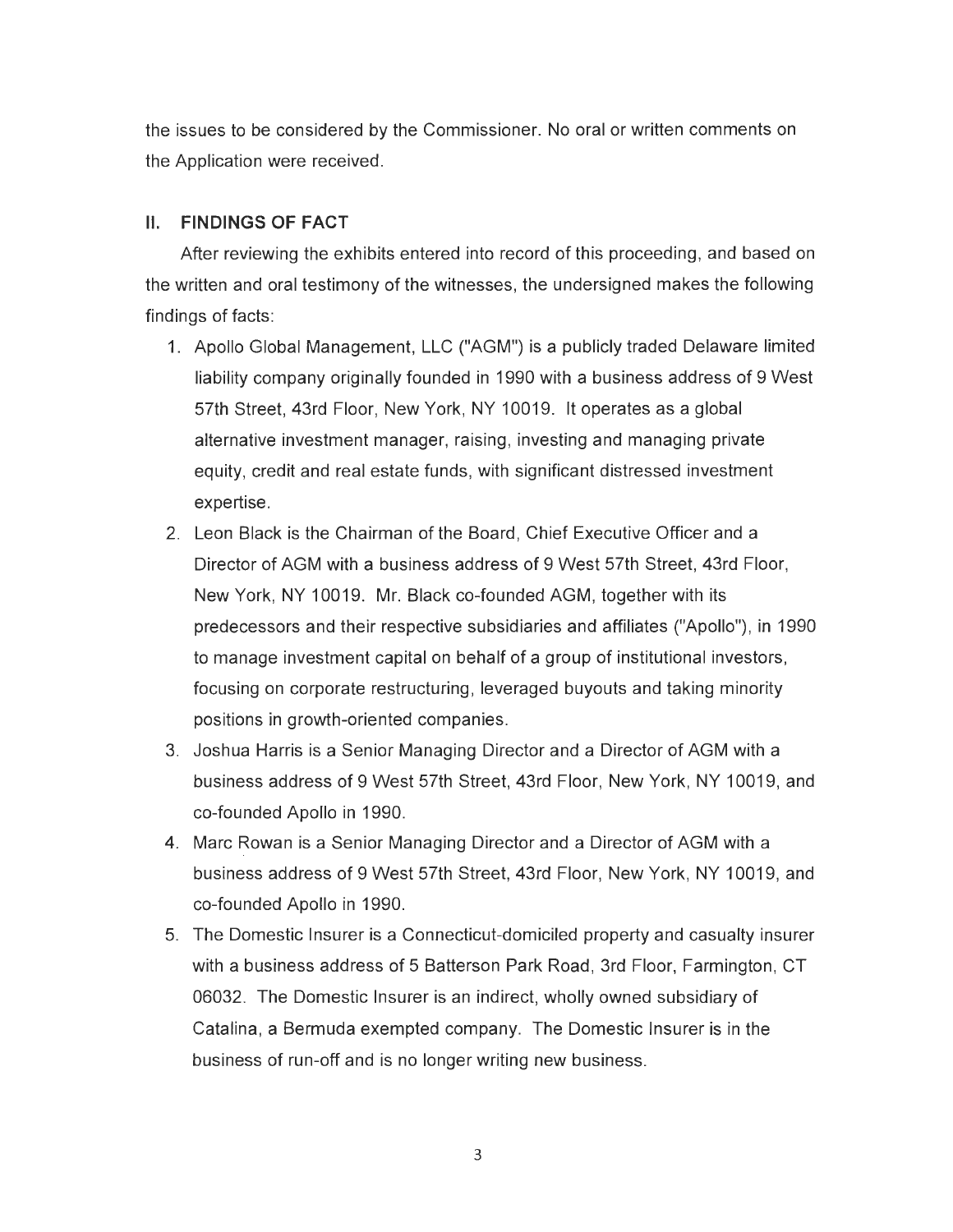- 6. The Domestic Insurer is currently authorized to conduct property and casualty business in fifty (50) states and the District of Columbia and re-domesticated to Connecticut in 2009.
- 7. Catalina, established in 2007, is a holding company organized under the laws of Bermuda. Catalina is a specialist consolidator of non-life general insurance and reinsurance companies and portfolios in run-off. Catalina acquired the Domestic Insurer in September 2014 and, since then, has been engaged in business in Connecticut.
- 8. All of the issued and outstanding shares of Catalina are owned by Apollo Rose , L.P. (which is ultimately controlled by AGM and Leon Black, Joshua Harris and Marc Rowan (collectively, the "Individual Applicants")), CDP VSI I Limited Partnership, 1397225 Ontario Limited and the Management Sellers (as that term is defined in the Purchase Agreement) (collectively, the "Selling Shareholders").
- 9. The Selling Shareholders entered into the Purchase Agreement dated as of October 10, 2017 with Avalon Acquisition, LLC, a Cayman Islands limited liability company which was organized as a special purpose vehicle to enter into the Purchase Agreement. Avalon Acquisition, LLC is ultimately controlled by AGM and the Individual Applicants.
- 10. Subject to the conditions set forth in the Purchase Agreement, on the closing date thereunder, the Applicants will indirectly acquire control from the Selling Shareholders, and the Selling Shareholders will indirectly sell control to the Applicants, of the Selling Shareholders' respective shares of Catalina's voting/ordinary securities. Pursuant to the terms and conditions of the Purchase Agreement, the Selling Shareholders will receive aggregate consideration of approximately \$875 million, subject to certain possible adjustments as set forth in the Purchase Agreement ("Purchase Price"), in connection with the sale of the Catalina shares, less any amount attributable to any Catalina shares that are retained (or subject to rollover) by the Management Sellers, plus any "ticking fee", as that term is described in the Application.
- 11. The payment of the Purchase Price will be made in cash to the Selling Shareholders upon the closing date. No portion of the Purchase Price will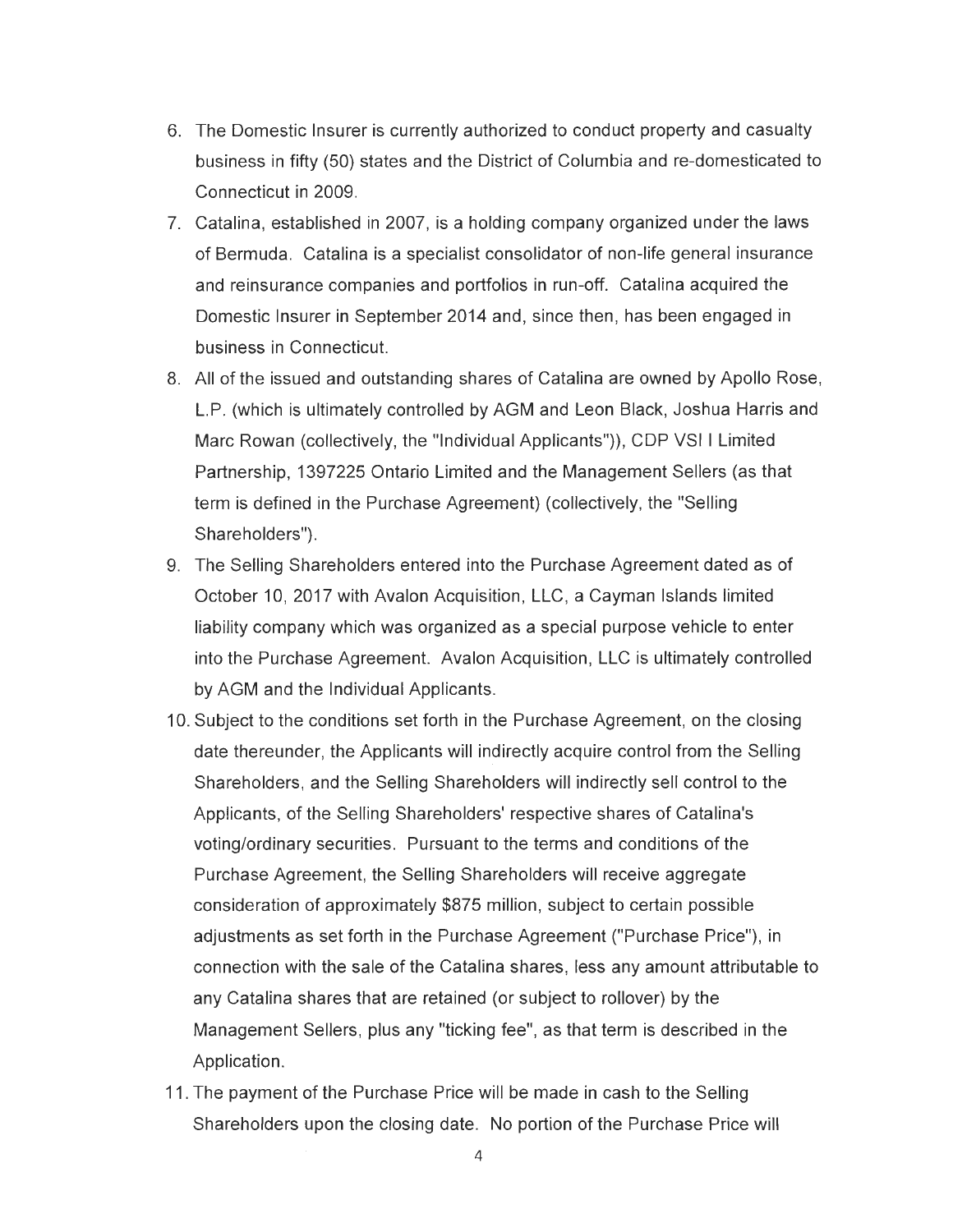consist of funds borrowed for the purpose of consummating the Proposed Acquisition . The source of the cash payment of the Purchase Price to the Selling Shareholders is equity investments made by Limited Partnerships prior to the closing date. The Limited Partnerships, which are ultimately controlled by AGM, are purely passive institutional investors and none of them has any control or voting power regarding the Catalina shares or the Domestic Insurer.

- 12. The Domestic Insurer is in the business of run-off and is no longer writing new business. Following the closing of the Proposed Acquisition , the Applicants represent that the Domestic Insurer will continue to maintain its separate corporate existence and continue its run-off operations as currently conducted . The Applicants further represent that such operations include using the Domestic Insurer as the recipient of blocks of legacy business, either by merger or by writing loss portfolio reinsurance , subject in each case to the prior approval of the Department.
- 13. The Domestic Insurer contracts with its wholly-owned direct subsidiary, Catalina U.S. Insurance Services LLC ("CUSIS"), to manage its business of run -off. CUSIS currently maintains an office in Connecticut from which it manages the Domestic Insurer. The Applicants represent that CUSIS will continue to manage the Domestic Insurer from a location in Connecticut and the Applicants have committed to cause CUSIS, as a subsidiary of the Domestic Insurer, to maintain the equivalent of at least twenty-four (24) fulltime employees located in Connecticut for four (4) years following the closing of the Proposed Acquisition.
- 14. Following are the names and titles of the respective directors and executive officers of AGM:

| Name:               | Position:                                                |
|---------------------|----------------------------------------------------------|
| Leon Black          | Chairman, Chief Executive Officer and<br><b>Director</b> |
| Joshua Harris       | Senior Managing Director and Director                    |
| Marc Rowan          | Senior Managing Director and Director                    |
| Scott Kleinman      | Co-President                                             |
| James Zelter        | Co-President                                             |
| <b>Martin Kelly</b> | <b>Chief Financial Officer</b>                           |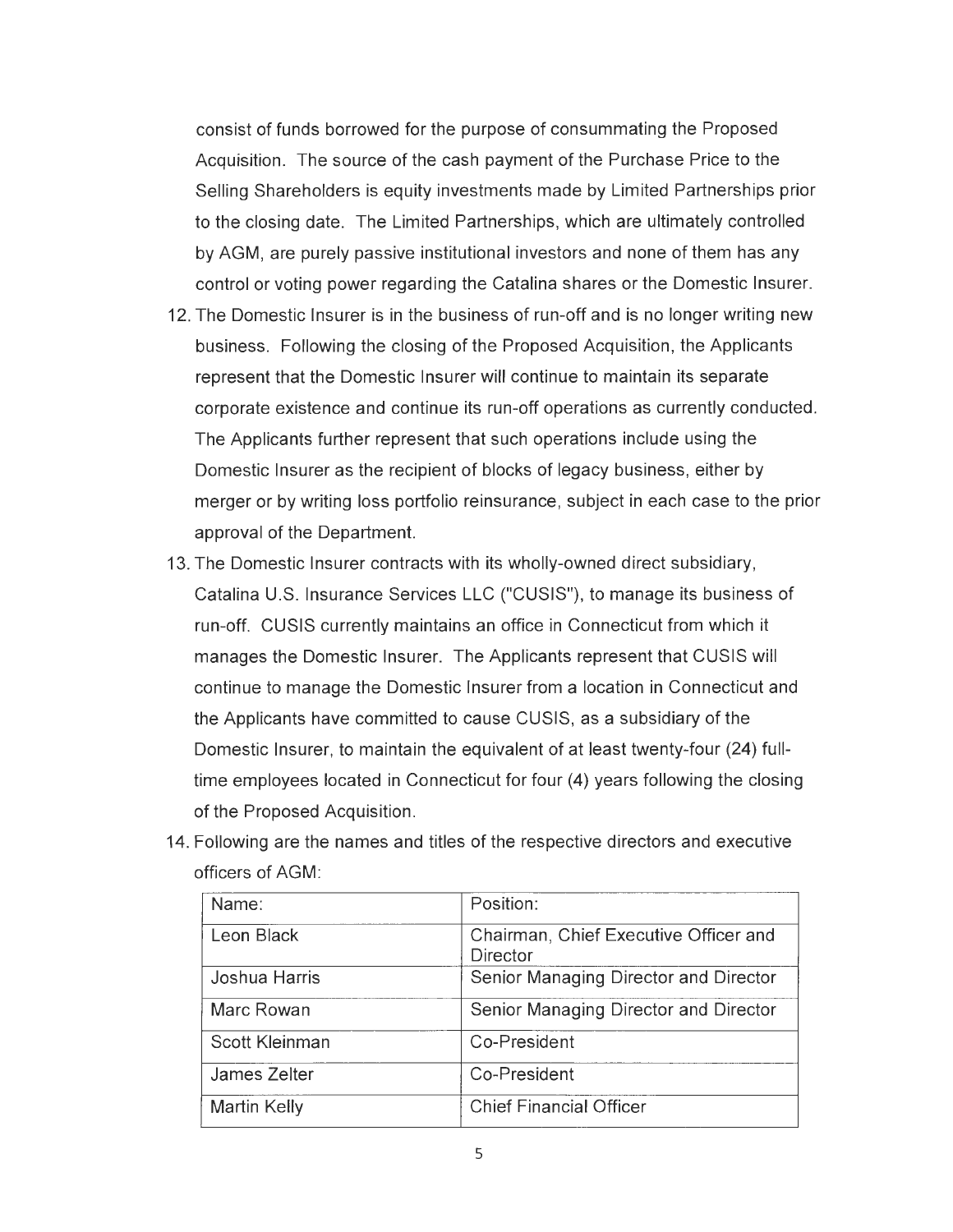| John Suydam             | Chief Legal Officer         |
|-------------------------|-----------------------------|
| Michael Ducey           | Independent Director        |
| Paul Fribourg           | Independent Director        |
| <b>Robert Kraft</b>     | <b>Independent Director</b> |
| A.B. Krongard           | Independent Director        |
| <b>Pauline Richards</b> | Independent Director        |

- 15. The biographical affidavits of the members of the board of directors and officers of the Applicants included in the record of this proceeding and the files of the Department describe each individual's educational background , professional credentials, and employment history, and attests to the competence, experience and integrity of those individuals who would control the operation of the Applicants and indirectly the Domestic Insurer after the acquisition.
- 16. Post-Acquisition, the Applicants have no present plans to make any chage to the Domestic Insurer's current officers and directors.
- 17. Following are the names and titles of the proposed directors and executive officers of the Domestic Insurer post-acquisition :

| Name:                      | Position:       |
|----------------------------|-----------------|
| Peter Johnson              | Director        |
| Gerald "Gary" Haase        | <b>Director</b> |
| <b>Christopher Fleming</b> | Director        |

#### **Directors**

#### **Officers**

| Name:               | Position:                                 |
|---------------------|-------------------------------------------|
| Gerald "Gary" Haase | <b>Chief Executive Officer</b>            |
| Stephen Eisenmann   | <b>President and Chief Claims Officer</b> |
| Amy Gallent         | <b>Secretary and General Counsel</b>      |
| D. Campbell McBeath | <b>Treasurer</b>                          |
| Joseph Myers        | Chief Investment Officer                  |
| Peter Harnik        | Deputy Chief Investment Officer           |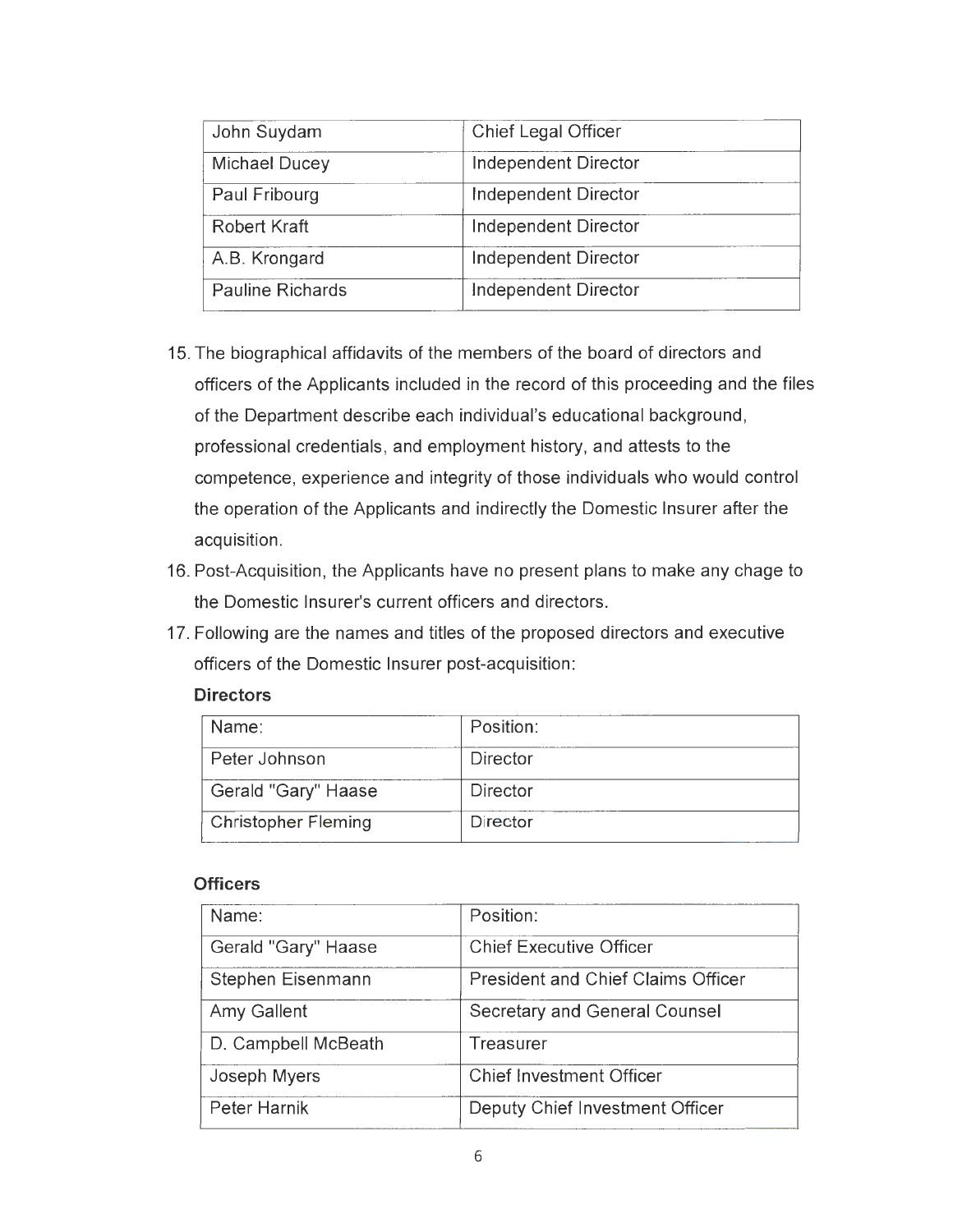| <b>Tracy Price</b>   | Senior Vice President and Chief<br><b>Financial Officer</b> |
|----------------------|-------------------------------------------------------------|
| <b>Daniel Powell</b> | <b>Senior Vice President</b>                                |
| <b>Tim Walker</b>    | <b>Head of Risk</b>                                         |
| Leigh Ann Kissner    | <b>Senior Vice President</b>                                |
| Debra Christensen    | <b>Vice President</b>                                       |
| Diane Legere         | <b>Assistant Secretary</b>                                  |
| Maryann Dean         | <b>Assistant Secretary</b>                                  |

- 18.The biographical affidavits of the members of the directors and officers of the Domestic Insurer, post-acquisition, included in the record of this proceeding and the files of the Department describe each individual's educational background, professional credentials, and employment history, and attests to the competence, experience and integrity of those individuals who would control the operation of the Domestic Insurer after the Proposed Acquisition.
- 19. The Applicants represent that they have no present plans to (a) cause the Domestic Insurer to declare an extraordinary dividend; (b) liquidate the Domestic Insurer; (c) sell the Domestic Insurer's assets (except for investment transactions and minor asset dispositions in the ordinary course of business) or merge the Domestic Insurer with any person(s); or (d) make any other material change in the Domestic Insurer's business operations or corporate structure or management.
- 20. The Applicants have committed to comply with all requirements under applicable law relating to retention of the Domestic Insurers' books and records within the State and will remain in compliance with the Insurance Department Bulletin FS-2 concerning custody of securities.
- 21. Except pursuant to the Purchase Agreement and for the Catalina Shares currently owned by Apollo Rose, L.P., none of the Applicants, AGM's affiliates, or any person listed in Item 3 of the Application , beneficially owns or has the right to acquire beneficial ownership of, voting securities of the Domestic Insurer.
- 22. Other than as described in the Application, the Purchase Agreement and that certain Amendment and Restatement Agreement dated August 1, 2017,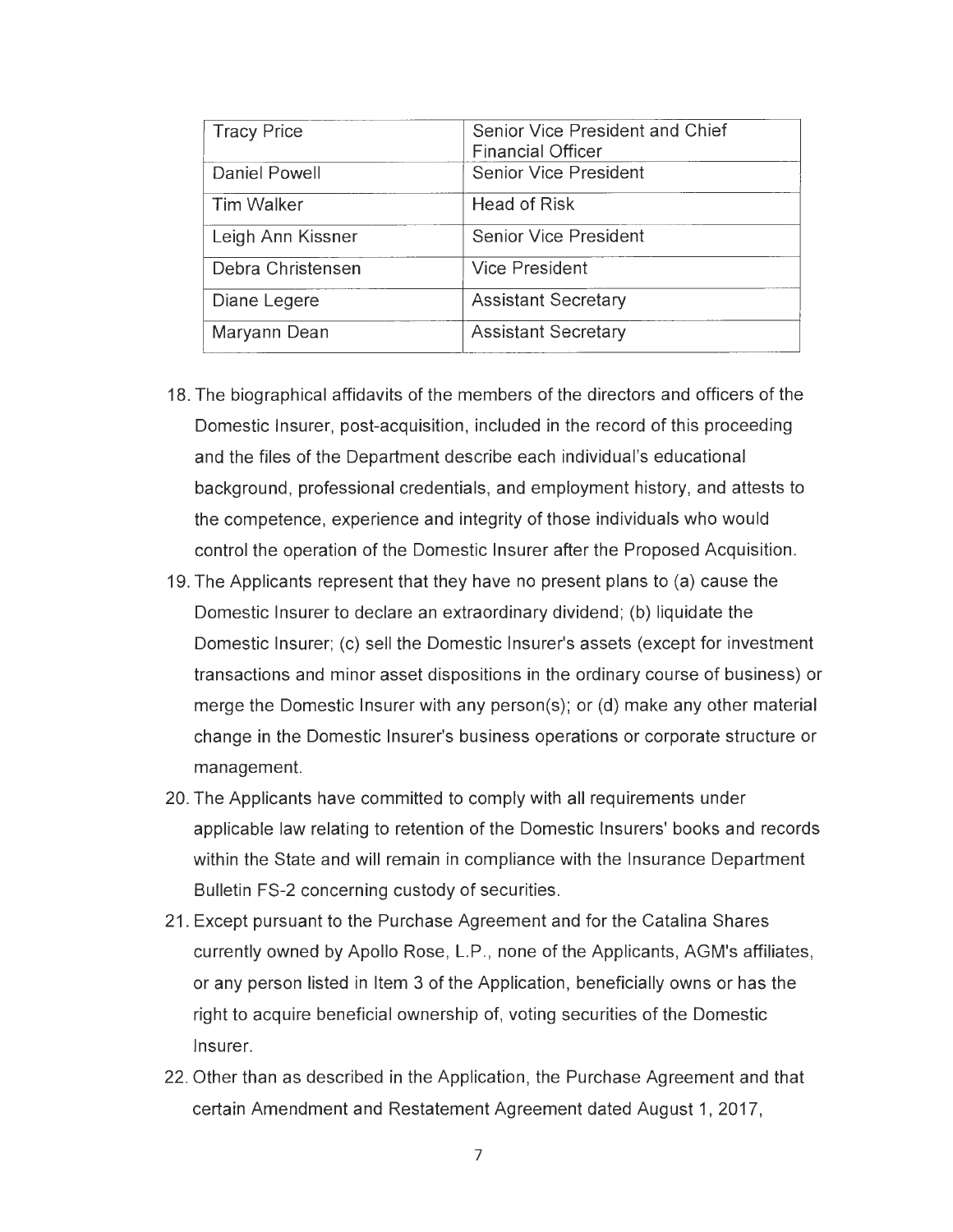relating to the a Subscription and Shareholders Agreement among Catalina and the Selling Shareholders, which is Exhibit N of the Application and will be terminated upon the closing of the Proposed Acquisition ("Terminating Shareholders Agreement"), and the Side Letter to the Terminating Shareholders Agreement, which is Exhibit O of the Application , there is no contract, arrangement or understanding with respect to any voting securities of the Domestic Insurer in which the Applicants , AGM's affiliates or any person listed in Item 3 of the Application is involved, including, without limitation, to transfer any of the securities of the Domestic Insurer, or involving any joint ventures, loan or option agreements, puts or calls, guarantees of loans, guarantees against loss or guarantees of profits, division of losses or profits, or the giving or withholding of proxies.

- 23. There has been no acquisition, direct or indirect, during the twelve (12) calendar months preceding the filing of the Application of any voting securities of the Domestic Insurer by the Applicants, AGM's affiliates or any person listed in Item 3 of the Application.
- 24. None of the Applicants, AGM's affiliates, any person listed in Item 3 of the Application nor any person based upon interviews or at the suggestion of the Applicants, AGM's affiliates or any person listed in Item 3 of the Application has made any recommendations to purchase any voting securities of the Domestic Insurer during the twelve (12) calendar months preceding the filing of the Application.
- 25. There are no agreements, contracts or understandings made by the Applicants, AGM's affiliates or any person listed in Item 3 of the Application with any broker-dealer as to solicitation of voting securities of the Domestic Insurer for tender, and no fees , commissions or other compensation will be paid to any broker-dealer in connection with the same.

#### **Ill. DISCUSSION**

The Insurance Commissioner is required to approve the Proposed Acquisition unless, after a public hearing, she finds that the proposed acquisition of control of the Domestic Insurer would result in any of the conditions set forth in General Statutes §§ 38a-132 (a) (1) through (6). These conditions will be addressed in turn .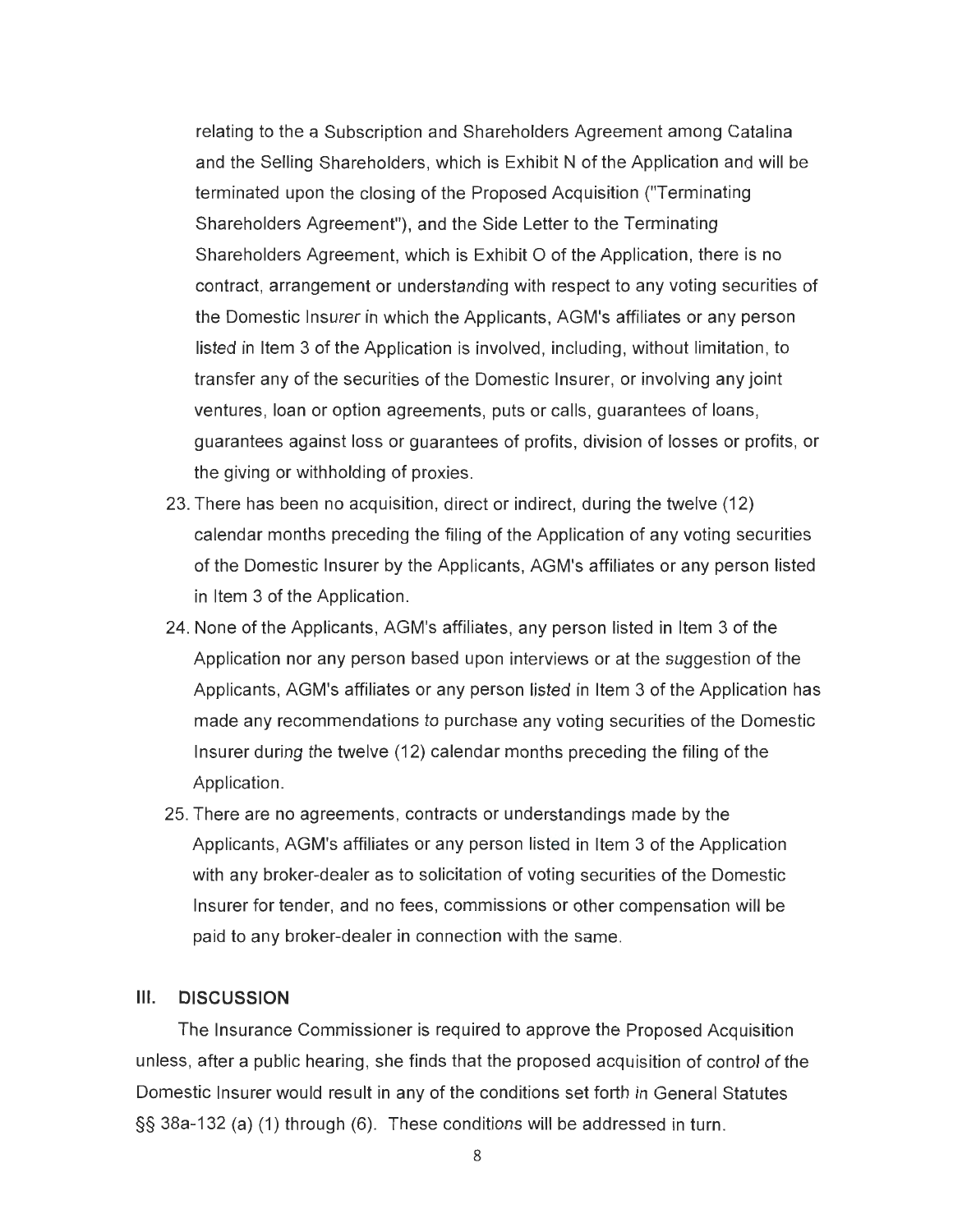## **(1) After the change of control, the Domestic Insurer would not be able to satisfy the requirements for the issuance of a license to write the line or lines of business for which it is presently licensed.**

General Statutes§ 38a-132 (a) (1) requires the Domestic Insurer to satisfy the requirements for the issuance of licenses to write the line or lines of business for which it is presently licensed following the proposed acquisition of control. The Domestic Insurer is currently licensed pursuant to General Statutes§ 38a-41 and satisfies the requirement for the issuance of a license to write the lines of business for which it is licensed. The Applicants, through testimony and submissions, indicate that no changes will be made to the Domestic Insurer such that it would not be able to satisfy the requirements for the issuance of its licenses.

In addition to the criteria set forth in General Statutes§ 38a-72, the Department considers the location of the company's books, records and assets, and the management of the company when evaluating an insurer's ability to operate in this state pursuant to § 38a-41. The Applicants in testimony and submissions have confirmed that books and records will remain in their present location in Connecticut pursuant to General Statutes § 38a-57 and the Applicants confirmed it will remain in compliance with Insurance Department Bulletin No. FS-2 with respect to custody arrangements for securities.

As noted in the findings of fact, the Applicants have no present plans or proposals to: (a) cause the Domestic Insurer to declare an extraordinary dividend; (b) liquidate the Domestic Insurer; (c) sell the Domestic Insurer's assets (except for investment transactions and minor asset dispositions in the ordinary course of business) or merge the Domestic Insurer with any person(s); or (d) make any other material change in the Domestic Insurer's business operations or corporate structure or management. Furthermore, the Applicants have no present plans to cause the Domestic Insurer to enter into any new agreements with any affiliates of the Applicants or to make any changes to the Domestic Insurer's officers and directors. Moreover, based on the information contained in the biographical affidavits for the directors and officers of the Applicants, the competence, experience and integrity of the individuals who will be responsible for the governance and operation of the Domestic Insurer following the consummation of the proposed transaction, are such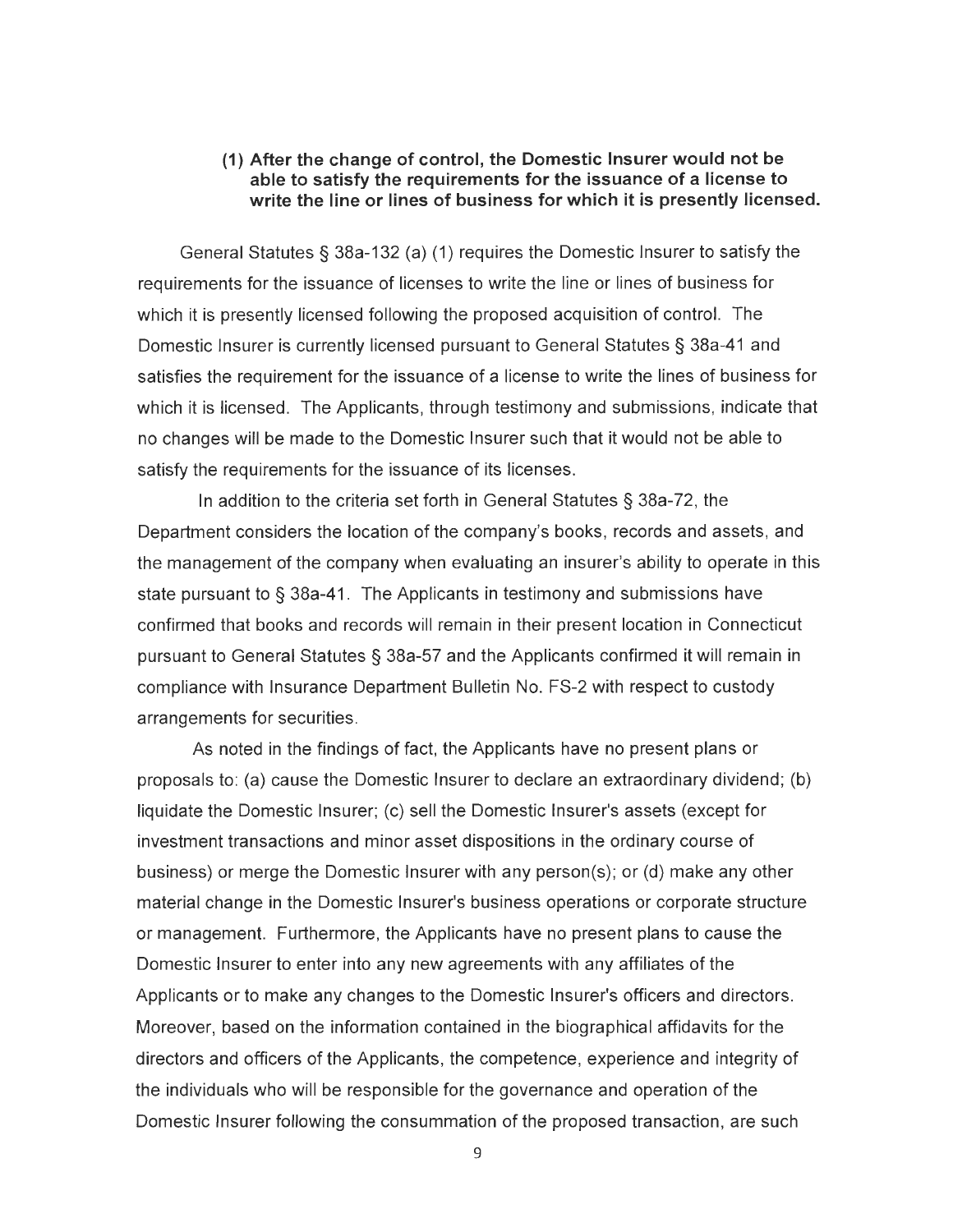that the safe and expert operation of the Domestic Insurer will continue following the Proposed Acquisition .

Accordingly, the undersigned hereby finds that the evidence contained in the record supports a finding that the Domestic Insurer will be able to satisfy the requirements for the issuance of the necessary license of insurers for which it is presently licensed following completion of the Proposed Acquisition of control.

## **(2) The effect of the merger or other acquisition of control would be to substantially lessen competition of insurance in this state or tend to create a monopoly in Connecticut.**

General Statutes§ 38a-132 (a) (2) requires that the proposed transaction neither substantially lessen competition nor create a monopoly in Connecticut. In evaluating the effect of the proposed acquisition on competition in Connecticut, the Commissioner is required by General Statutes§ 38a-132 (a) (2) (A) to consider the information required under General Statutes§ 38a-131 (c) (1) and the considerations specified in General Statues  $\S$  38a-131 (d) (1). In this regard, the Commissioner must consider the percentages of market shares of the Applicants and affiliates and the Domestic Insurer and the market in which the insurers compete, as set forth in § 38a-131 (d) (1). If certain quantitative criteria are met, then there is prima facie evidence that the competitive standard has been violated. (See§ 38a-131 (d) (1)).

General Statutes§ 38a-131 (d) (2) defines "market" as the relevant product and geographical markets. In determining the relevant product and geographical markets, § 38a-131 (d) (2) specifies that in the absence of sufficient information to the contrary, the relevant product market shall be the direct written insurance premium for a line of business as used in the annual statement insurers doing business in this state are required to file with the Commissioner, and the relevant geographical market shall be Connecticut.

Catalina and its direct and indirect subsidiaries, including the Domestic Insurer, are engaged exclusively in property and casualty lines of insurance, with no accident and health business, and had no market share in any property and casualty line of business in Connecticut, based on 2017 data obtained by the Applicants from S&P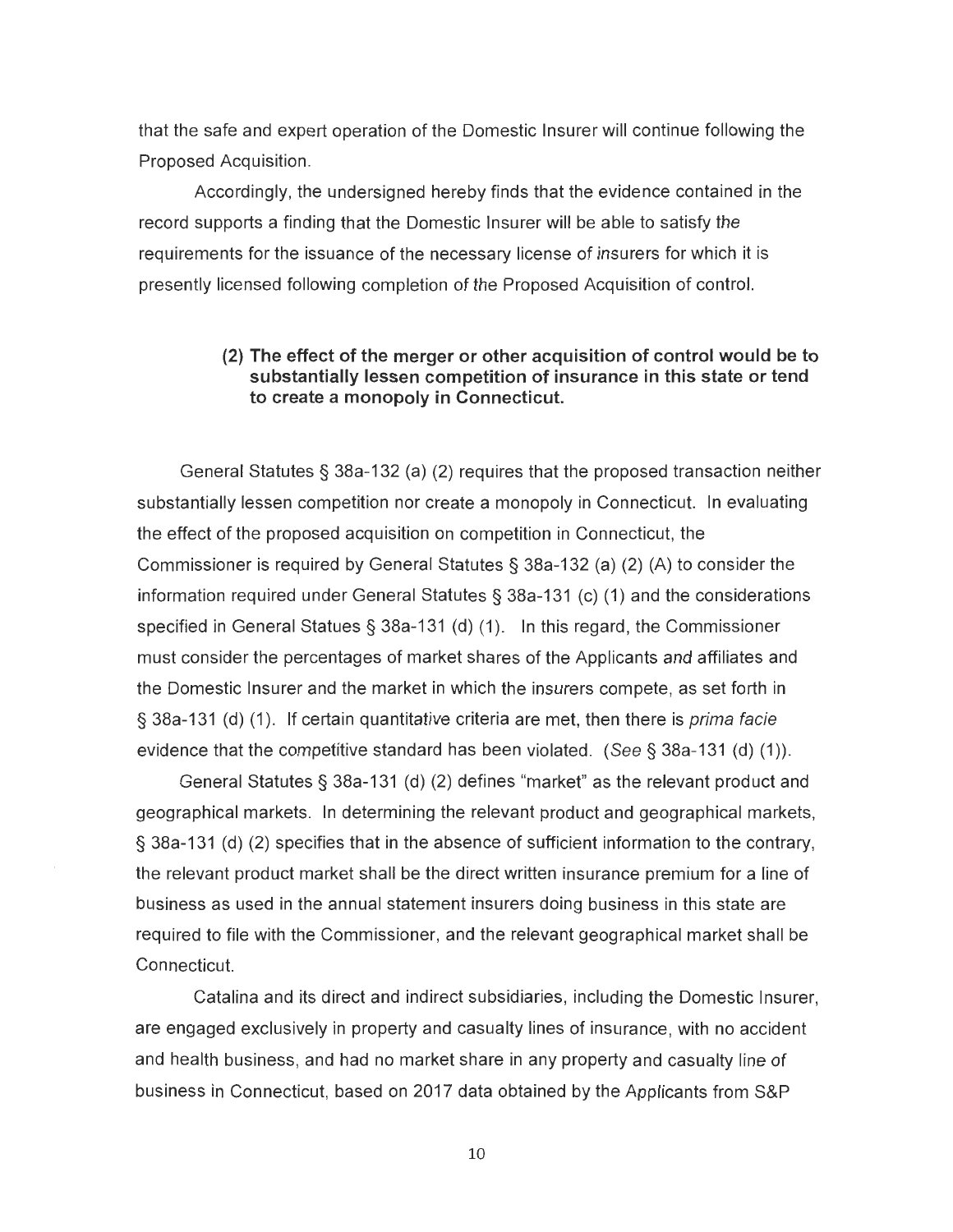Global Market Intelligence (formerly known as SNL Financial). Furthermore, the Applicants do not presently control any insurers that write property and casualty lines of business in Connecticut other than the insurer subsidiaries of OneMain Holdings, Inc. , none of which has any market share in any property and casualty line of business in Connecticut based on the 2017 data obtained by the Applicants from S&P Global Market Intelligence.

Accordingly, the undersigned hereby finds that, based on the evidence contained in the record of this proceeding , the effect of the acquisition of control of the Domestic Insurer by the Applicants will not substantially lessen competition of insurance in this state or tend to create a monopoly in Connecticut.

# **(3) The financial condition of the acquiring party is such as might jeopardize the financial stability of the Domestic Insurer or prejudice the interests of its policyholders.**

General Statutes§ 38a-132 (a) (3) requires that the financial condition of any acquiring company be in sufficiently sound financial condition so as not to jeopardize the financial stability of the Domestic Insurer or prejudice the interests of its policyholders. Based on the information entered into the record of this proceeding, including the Application and the testimony of Alexander Humphreys, the undersigned hereby finds that there is no evidence indicating that the financial condition of the Applicants might jeopardize the financial condition of the Domestic Insurer, or prejudice the interests of its policyholders.

> **(4) The plans or proposals of the acquiring party to liquidate the Domestic Insurer, sell its assets or consolidate or merge it with any person, or make any other material change in the business or corporate structure or management, are unfair and unreasonable to policyholders of the Domestic Insurer and not in the public interest.**

General Statutes§ 38a-132 (a) **(4)** requires that the acquiring party not be contemplating any material changes in the business of the Domestic Insurer that would be unfair and unreasonable to policyholders, or otherwise would not be in the public interest.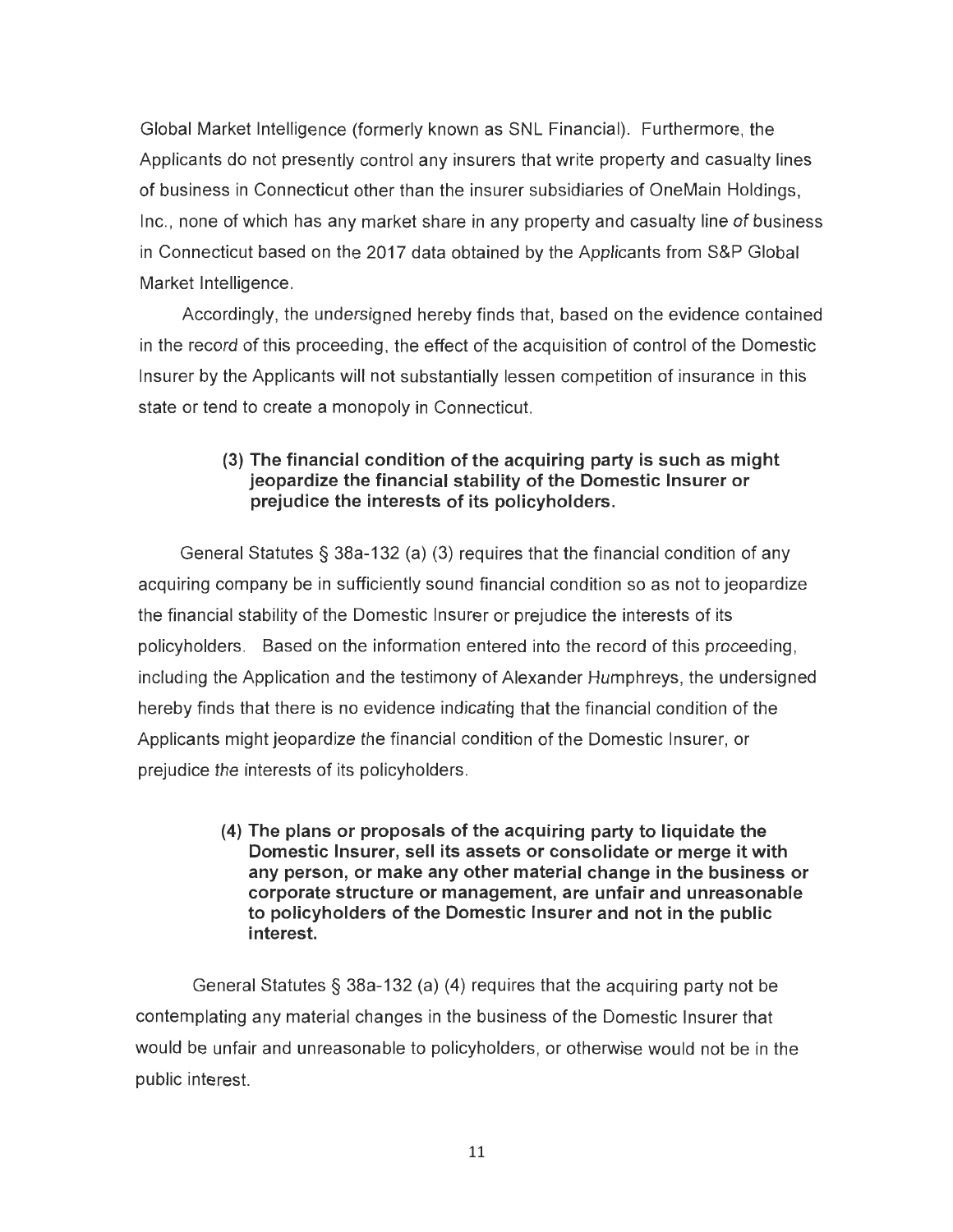The testimony of Alexander Humphreys states that the Applicants have no present plans to liquidate the Domestic Insurer, sell its assets, consolidate or merge it with any person or make any other material change in its business or corporate structure or management. The Domestic Insurer is in the business of run-off and is no longer writing new business. Mr. Humphreys' testimony states that following the closing of the Proposed Acquisition the Domestic Insurer will continue to maintain is separate corporate existence and continue its run-off operations as currently conducted. Such operations include using the Domestic Insurer as the recipient of blocks of legacy business, either by merger or by writing loss portfolio reinsurance.

Accordingly, based on the information entered into the record of this proceeding , the undersigned hereby finds that there are no material plans or proposals for the Domestic Insurer that are unfair and unreasonable to policyholders of the Domestic Insurer or not in the public interest.

> **(5) The competence, experience and integrity of those persons who would control the operation of the Domestic Insurer are such that it would not be in the interest of the policyholders of the Domestic Insurer and of the public to permit the merger or other acquisition of control.**

General Statutes§ 38a-132 (a) (5) requires that the competence, experience and integrity of those persons who would control the operation of the Domestic Insurer post-acquisition be of sufficient quality so as not to be prejudicial or contrary to the interests of the policyholders and of the public. The record includes the biographical affidavits and third party reports of those individuals who serve as members of the board and as officers of the Applicants. The biographical affidavits disclose each individual's education background, professional credentials and their employment history. In addition, the Applicants have represented, and the biographical affidavits confirm, that during the last ten (10) years, none of the directors or officers of the Applicants have been convicted in a criminal proceeding (excluding minor traffic violations) or have been convicted or otherwise penalized for violating any federal or state law regulating the business of insurance, securities or banking. During the last ten (10) years, none of the directors or officers of the Applicants have been the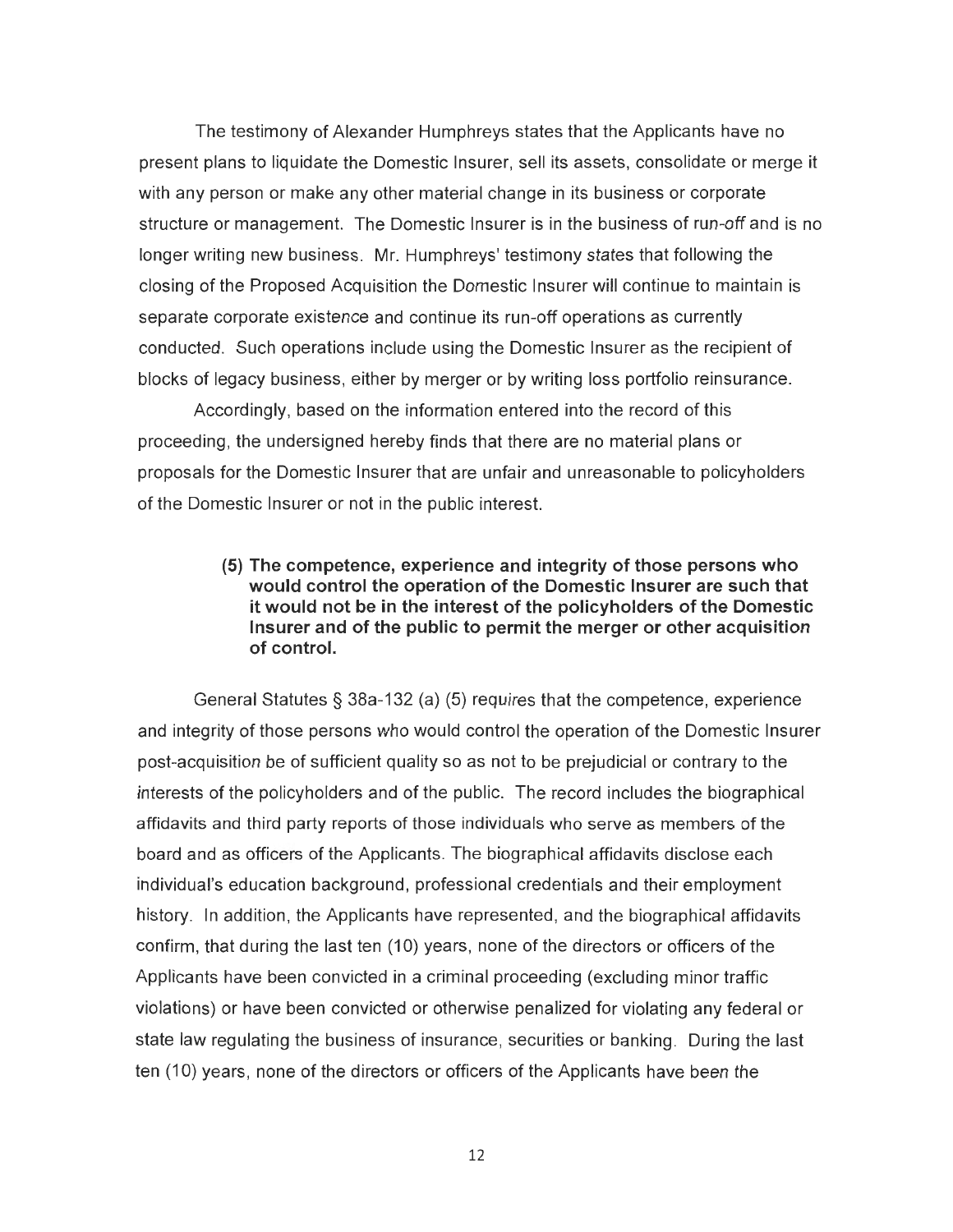subject of any proceeding under the Federal Bankruptcy Code, or have been affiliated with a business or organization which has been subject to such proceeding.

Furthermore, no director or officer of the Applicants have had a revocation , suspension or disciplinary sanction imposed against him or her by a governmental agency. None of the filed biographical affidavits contain any information that reflects negatively on the integrity of these individuals.

Accordingly, the undersigned hereby finds that the competence, experience, and integrity of those persons who would control the operations of the Domestic Insurer after completion of the Proposed Acquisition are sufficient to indicate that the interests of policyholders of the Domestic Insurer and of the public will not be jeopardized by the Applicants' acquisition of control of the Domestic Insurer.

# **(6) The acquisition of control of the Domestic Insurer is likely to be hazardous or prejudicial to those buying insurance.**

General Statutes§ 38a-132 (a) (6) requires that the proposed acquisition not be hazardous or prejudicial to the insurance buying public. Based on the financial strength of the Applicants, the commitments contained within the Purchase Agreement, the competence, experience and integrity of those persons who would control the operation of the Domestic Insurer post-acquisition , the testimony of Alexander Humphreys and Stephen Eisenmann and the affirmation that the current plans of the Applicants for the Domestic Insurer will not disrupt the Domestic Insurer's current policyholders and will provide a strong and stable financial environment for the Domestic Insurer, the Proposed Acquisition is not likely to be hazardous or prejudicial to those buying insurance.

Accordingly, assuming compliance with the Applicants' commitments as set forth in the record and with all of Connecticut's insurance statutes and regulations, the undersigned hereby finds that it is reasonable to conclude that the Proposed Acquisition is not likely to be hazardous or prejudicial to those buying insurance.

#### **IV. RECOMMENDATION**

Based on the foregoing findings of fact and the discussion , the written and oral testimony and exhibits submitted to the Department, and the record of the August 7,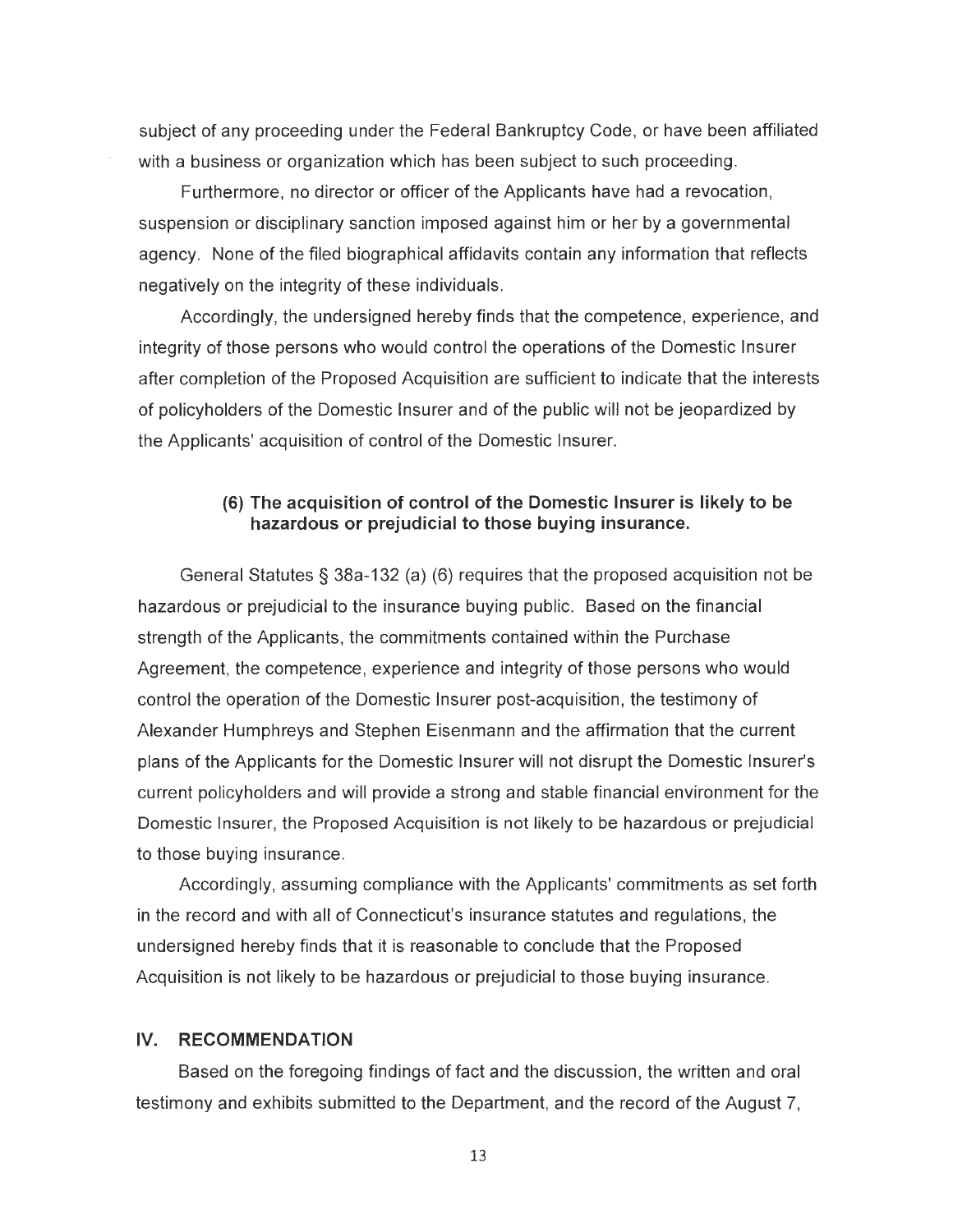2018 public hearing, the undersigned hereby concludes that no condition justifying disapproval listed in General Statutes § 38a-132 (a) is present with respect to completion of the Proposed Acquisition. Accordingly, the undersigned recommends that the Commissioner find, pursuant to  $\S$  38a-132 (a) that after the Proposed Acquisition of control (i) the Domestic Insurer will be able to satisfy the requirements for the issuance of a license for the lines of business for which it is presently licensed; (ii) the effect of the acquisition of control will not substantially lessen competition of insurance in this state or tend to create a monopoly therein; (iii) the financial condition of the Applicants is not such as might jeopardize the financial stability of the Domestic Insurer or prejudice the interests of its policyholders; (iv) the Applicants plans or proposals for the Domestic Insurer are not unfair and unreasonable to the policyholders of the Domestic Insurer and are in the public interest; (v) the competence, experience and integrity of the management of the Applicants and Domestic Insurer are such that it would be in the interest of the policyholders of the Domestic Insurer and of the public to permit the Proposed Acquisition; and (vi) completion of the Proposed Acquisition is not likely to be hazardous or prejudicial to those buying insurance.

Accordingly, the undersigned recommends that the Commissioner issue the following orders:

1. The Application of the Applicants in which it seeks approval to acquire control of the Domestic Insurer is hereby approved .

2. The Applicants and Domestic Insurer shall conduct their operations consistent with the representations, disclosures and commitments as set forth in the record of this proceeding and proposed final decision.

3. The Applicants shall provide the Department with written confirmation of the consummation of the acquisition of control by the end of the month in which the acquisition takes place.

4. The Applicants shall provide the Department with written details of the final purchase price after all adjustments used to complete the acquisition.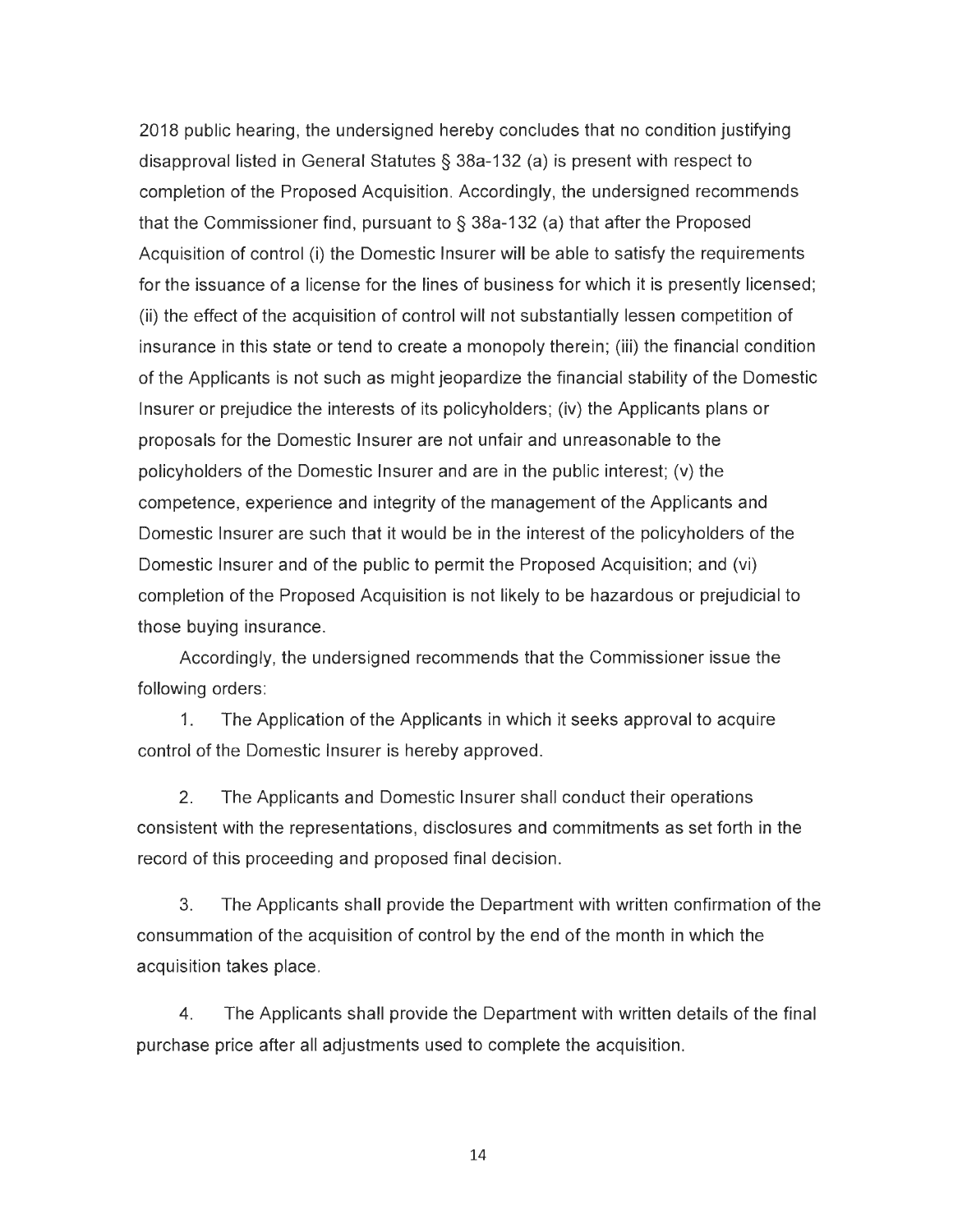5. The Applicants shall provide the Department with the names and titles of those individuals who will be responsible for the filing and amended Insurance Holding Company system Annual Registration Statement pursuant to § 38a-138-10 of the Regulations of Connecticut State Agencies.

6. Within fifteen (15) days following the end of the month in which the Proposed Acquisition is consummated, the Domestic Insurer shall file an amended Insurance Holding Company System Annual Registration Statement pursuant to § 38a-138-10 of the Regulations of Connecticut State Agencies.

7. For the two (2) year period following the consummation of the Proposed Acquisition, prior approval of the Commissioner will be required with respect to any dividends paid by the Domestic Insurer.

8. Within thirty (30) days following the end of the month in which the Proposed Acquisition is consummated , the Applicants shall request that the Commissioner waive the requirements set forth in General Statutes § 38a-136 (i) (1) with respect to the Domestic Insurer undergoing a financial examination and a market conduct examination within thirty (30) days following the Proposed Acquisition.

9. The Domestic Insurer, through its subsidiary CUSIS, shall maintain the equivalent of at least twenty-four (24) full-time employees located in Connecticut for at least four (4) years following the consummation of the Proposed Acquisition .

10. The Domestic Insurer shall, at all times, maintain its books and records in Connecticut pursuant to General Statutes § 38a-57 unless otherwise approved by the Commissioner.

11. If the Proposed Acquisition is not Consummated within three (3) months of the date of this Order and the Applicants intend to consummate the Proposed Acquisition, the Applicants shall submit to the Commissioner a statement, which shall include (i) the reason for the Applicants inability to consummate the Proposed Acquisition; (ii) any material changes in the information contained in the Application; and (iii) the current financial statements of the Applicants and the Domestic Insurer.